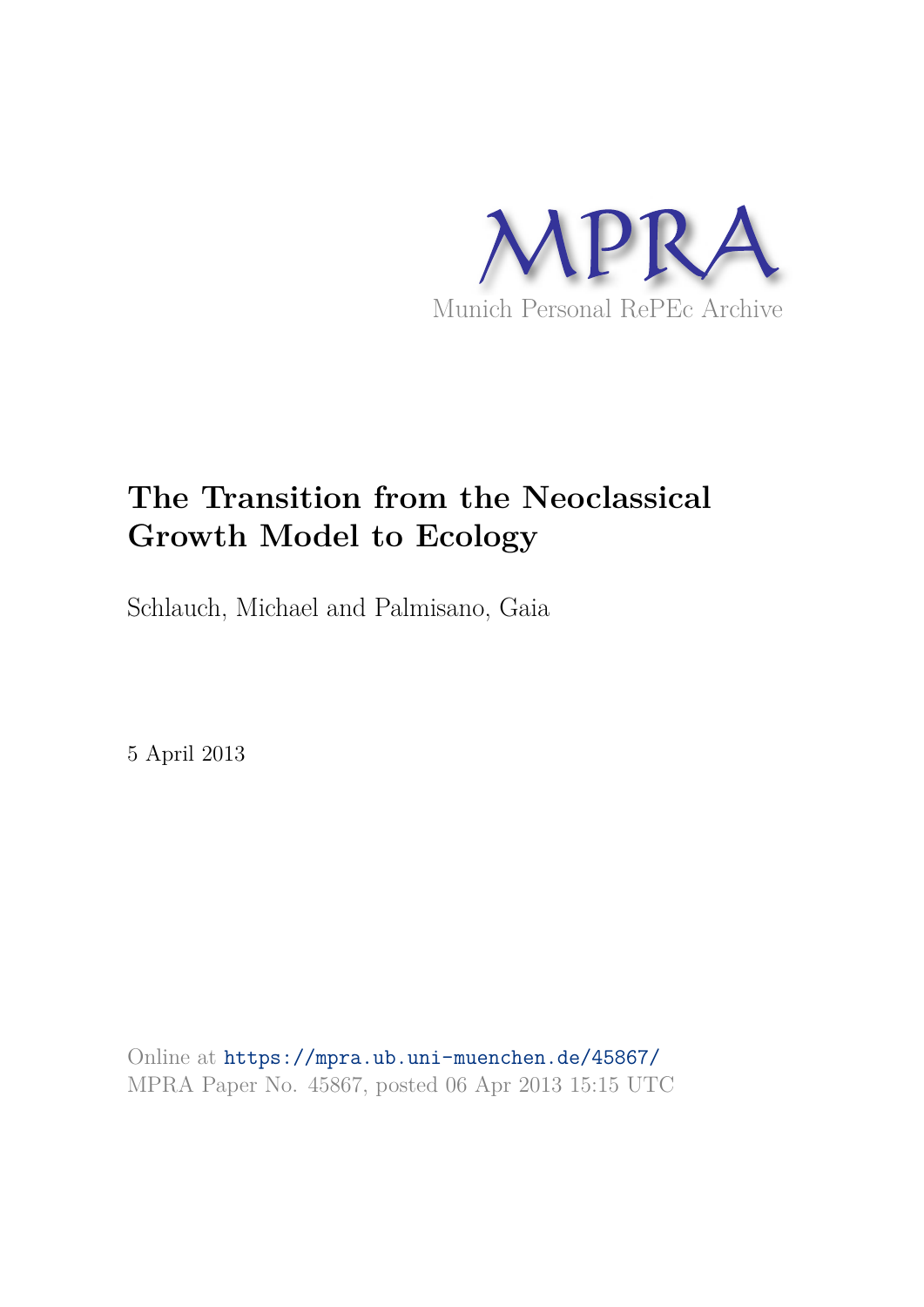# The Transition from the Neoclassical Growth Model to Ecology

Michael Schlauch, Gaia Palmisano<sup>∗</sup>

#### Abstract

This paper examines the assumptions and conclusions of the neoclassical growth model put forth by Solow and many others. We investigate the origins of the paradigm of unlimited growth and technological progress and question their plausibility. In contrast, we develop a modified version of the neoclassical growth model where we consider non-human, environmental resources such as energy as an additional input factor and recognize their limited capacity to recover from human impact. Surprisingly, the same mathematical framework of the neoclassical growth model gets to the opposite conclusions - namely that long term growth cannot exceed a level in which nature begins to deplete. Growth further that level as we might experience today leads to natural and economic disaster. Technological progress understood as productivity increase can only delay but not prevent this crisis. We compare these conclusions to the opposite hypothesis of the Environmental Kuznets Curve. Also we show how this model can lead to a greater understanding of present or future observations that are connected to environmental deficiency, such as social divergence and stagnating life satisfaction in developed countries.

*Keywords:* growth, degrowth, limits of growth, ecological economics, resource efficiency, solow-swan model, sustainability, ecology, neoclassical growth model, EKC, environmental kuznets curve *Journal of Economic Literature Classification:* O11, O30, Q01, Q26, Q43

<sup>∗</sup>our homepage: http://www.rhizomaticdesign.net/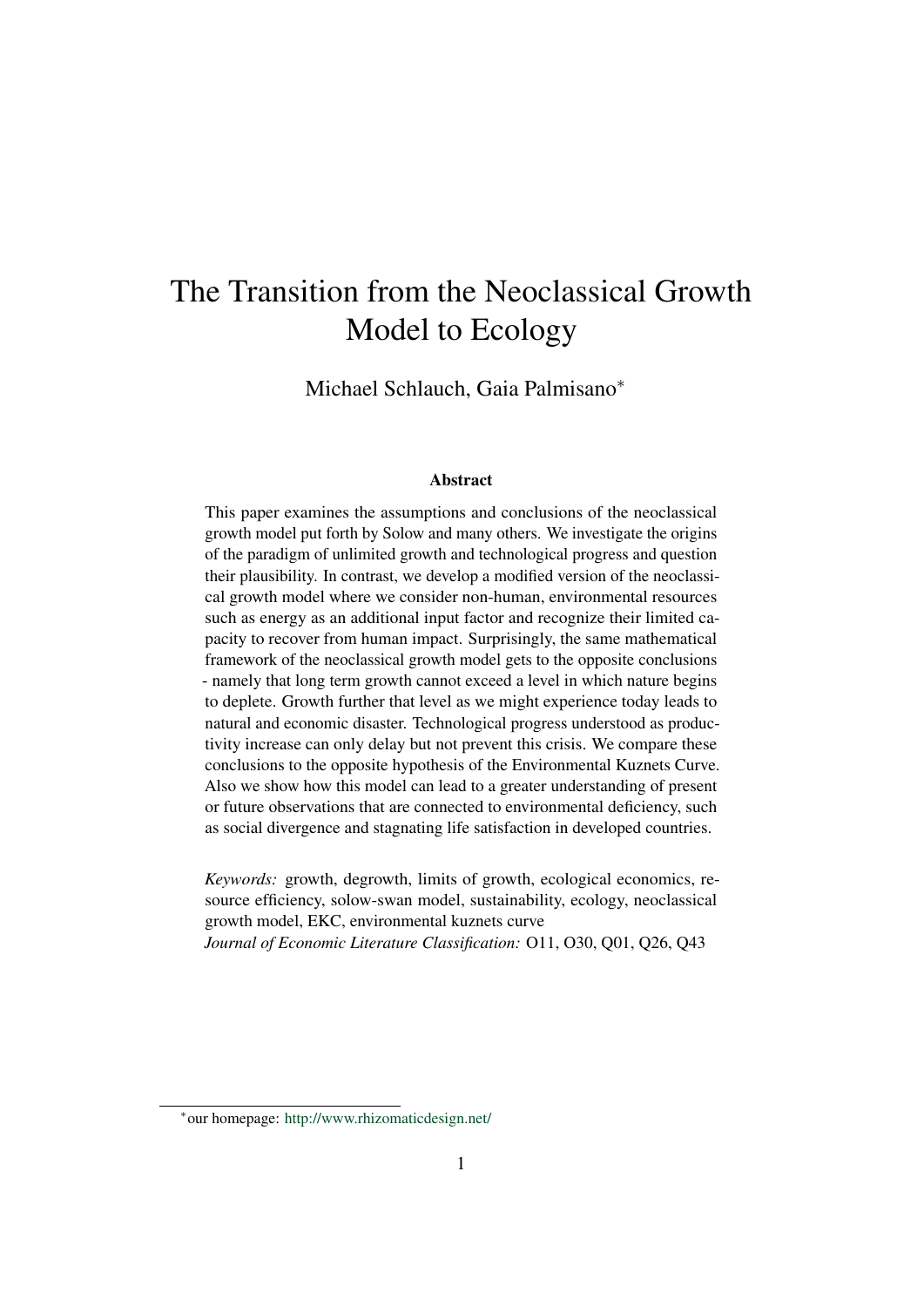| <b>Contents</b> |
|-----------------|
|-----------------|

|                         | <b>List of symbols</b>                                                                                                                                             | $\overline{\mathbf{3}}$           |  |  |
|-------------------------|--------------------------------------------------------------------------------------------------------------------------------------------------------------------|-----------------------------------|--|--|
|                         | <b>List of figures</b>                                                                                                                                             | $\boldsymbol{4}$                  |  |  |
| $\mathbf{1}$            | <b>Introduction</b>                                                                                                                                                |                                   |  |  |
| $\overline{2}$          | <b>Neoclassical growth model</b><br>2.1<br>$2.2^{\circ}$<br>2.3                                                                                                    | 6<br>6<br>6<br>$\overline{7}$     |  |  |
| $\overline{\mathbf{3}}$ | Conditions of a model that considers natural resources<br>3.1<br>E over time $\ldots \ldots \ldots \ldots \ldots \ldots \ldots \ldots \ldots \ldots$<br>3.2<br>3.3 | $\overline{7}$<br>$8\,$<br>8<br>8 |  |  |
| $\overline{\mathbf{4}}$ | The long run<br>4.1                                                                                                                                                | $\boldsymbol{9}$<br>9             |  |  |
| 5                       | The very long run<br>Immanent instability and its consequences<br>5.1                                                                                              | 10<br>10                          |  |  |
| 6                       | <b>Relation to the Environmental Kuznets Curve</b>                                                                                                                 | 12                                |  |  |
| 7                       | <b>Conclusions</b><br>7.1<br>7.2<br>7.3                                                                                                                            | 13<br>13<br>13<br>14              |  |  |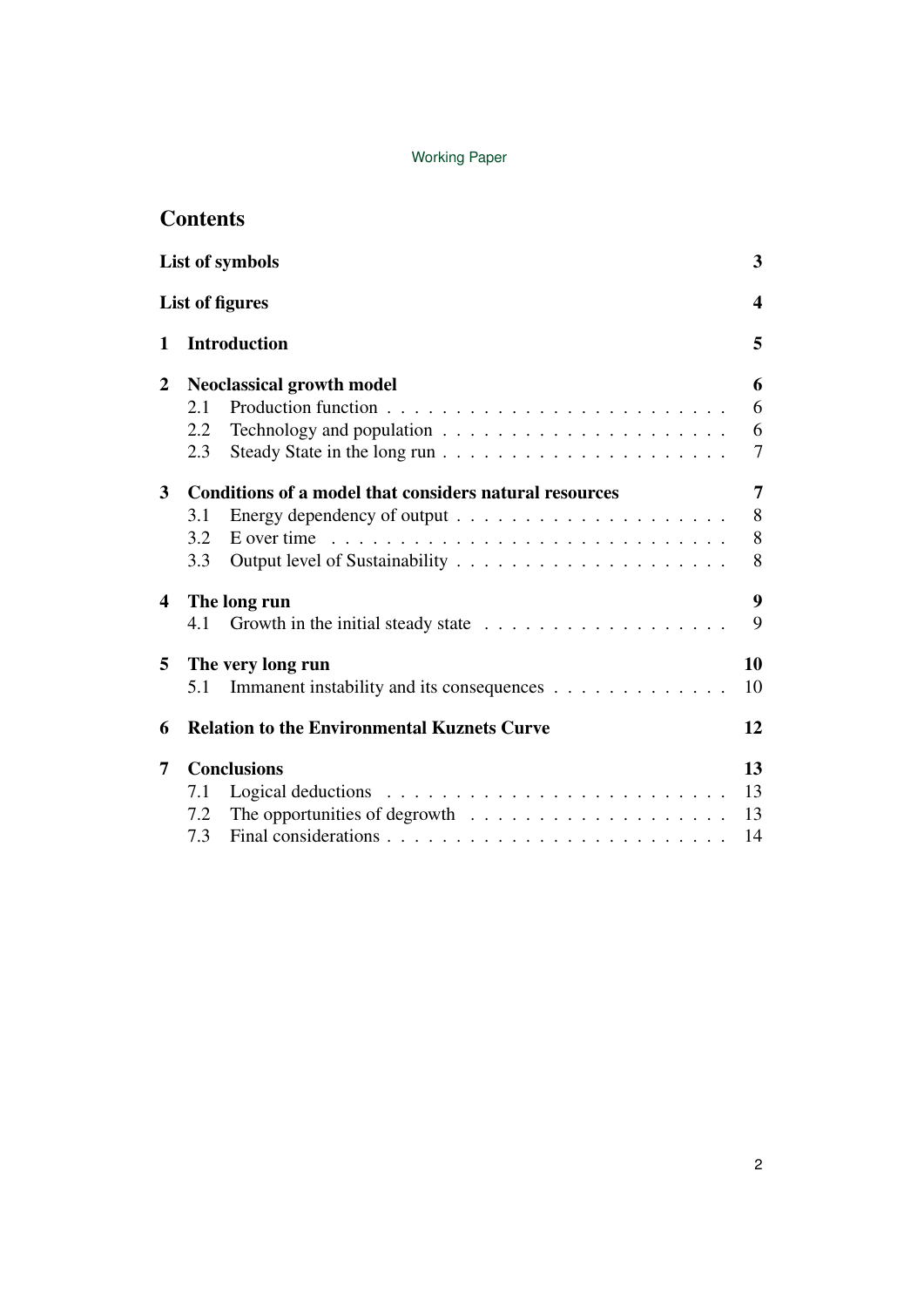## List of symbols

| $\alpha$  | weight of capital input                                            |
|-----------|--------------------------------------------------------------------|
| $\beta$   | weight of labor input                                              |
| $\dot{K}$ | dK/dt: capital over time, resp. net capital accumulation per year  |
| $\phi$    | pollution, emission and other negative impacts per unit of eco-    |
|           | nomic output                                                       |
| $R_{reg}$ | nature's ability to recover: energy added yearly, resp. environ-   |
|           | ment's self adjustment power                                       |
| $Y_{max}$ | maximum size of economy beyond which depletion prevents            |
|           | growth                                                             |
| $Y_{sus}$ | level of sustainability: any larger economy causes depletion       |
| d         | deprecation of capital                                             |
| E         | the total of all non-human inputs that contribute to welfare: e.g. |
|           | energy availability, biodiversity                                  |
| g         | technological progress, growth rate of labor productivity          |
| K         | capital input                                                      |
| L         | labor input                                                        |
| n         | growth rate of population                                          |
| S         | saving's rate                                                      |
| T         | technology, resp. labor productivity                               |
| Y         | economic output, resp. economic value added                        |
|           |                                                                    |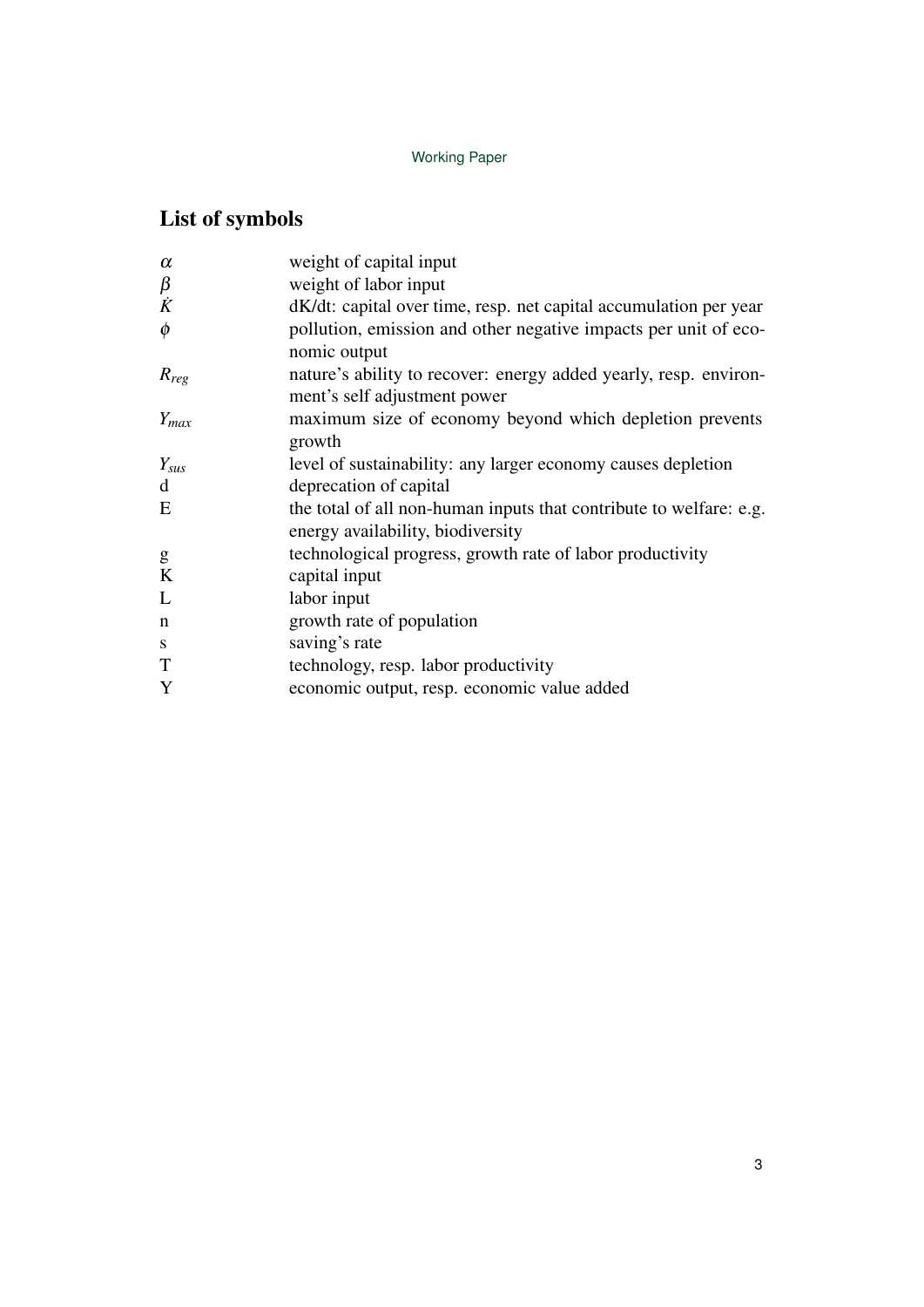## List of Figures

| Resource intensity of world economy $\dots \dots \dots \dots \dots$ 9 |  |
|-----------------------------------------------------------------------|--|
| 2 Simulation: environment and output in a longer time frame 11        |  |
| 3 Degrowth: an alternative growth path 15                             |  |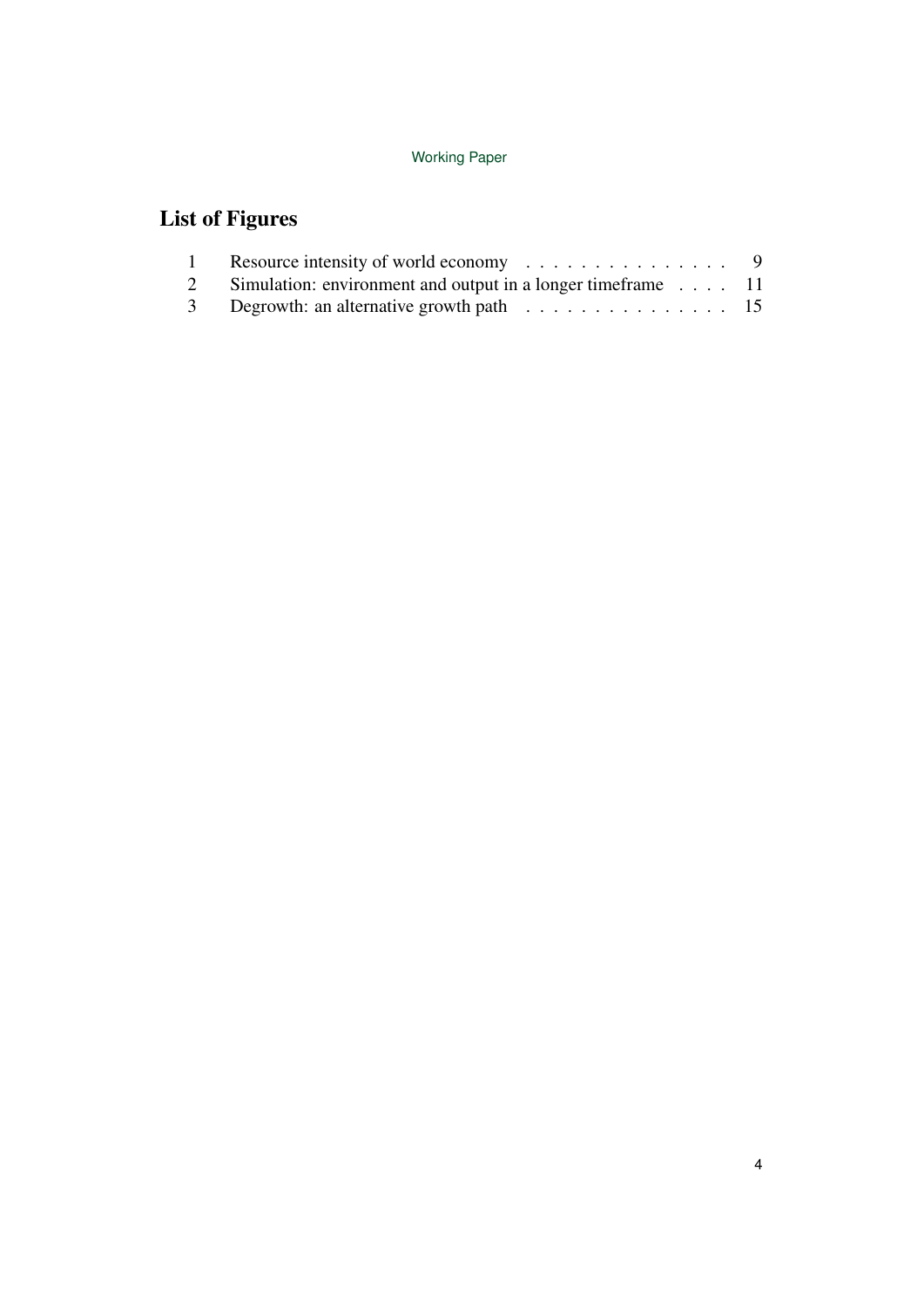## 1 Introduction

The search for the roots of the doctrine of unlimited growth leads to the traditional anthropocentric world view where human has to relate himself only to a given nature. This dualism between a human with unlimited technological power and a static nature is not able to explain such phenomena as stagnating happiness indexes, continuous food and resource insecurity, health problems and climate change.

In the first section of this paper we investigate how modern models of economic growth like the neoclassical Solow-Swan model have adopted this kind of world view. Notwithstanding the fact that there are many other models we chose the neoclassical growth model for its unquestionable impact and the dominant role it still plays in undergraduate and graduate economic courses. We outline the argumentation behind the notion that unlimited growth on a longer time scale is possible due to technological progress and analyse its plausibility with respect to the role of nature.

Taking these reflections into account this paper then introduces a new model of economic growth which extends the neoclassical model of growth in two important points. The first consideration is that the real value of economic output, not necessariliy measured in terms of gdp, is very much influenced by the shape of the environment. The second consideration lies in the fact that nature has the ability to recover at a certain rate and that it also deteriorates depending on the negative impact and the size of that economy. A further analysis of this model leads to the conclusion that growth that exceeds the maximum level sustainable by nature causes instability, depletion and finally an environmental and economic crisis. At this point technological progress in terms of productivity growth can no more counterbalance the effect that depletion has on the economy.

There has already been reseach that denotes scepticism about strategies that involve the technological decoupling of economic growth and resource consumption leading to an international debate about the necessity of degrowth (Paech, 2009, p. 28). We will put our findings in relation to the scientific debate about the contrary hypothesis of the Environmental Kurznets Curve that predicts environmental betterment because of economic growth. In the final part we explain why it makes sense today to degrow in a controlled manner, avoiding a much more catastrophic depletion crisis. Long-term welfare cannot be achieved by increasing industrial productivity but by putting all efforts in maintainng a rich biosphere, promoting less intensive technologies and retaining an ecologically coherent economy. This means that our understanding of efficiency and growth has to be questioned constantly with respect to its ecological dimension.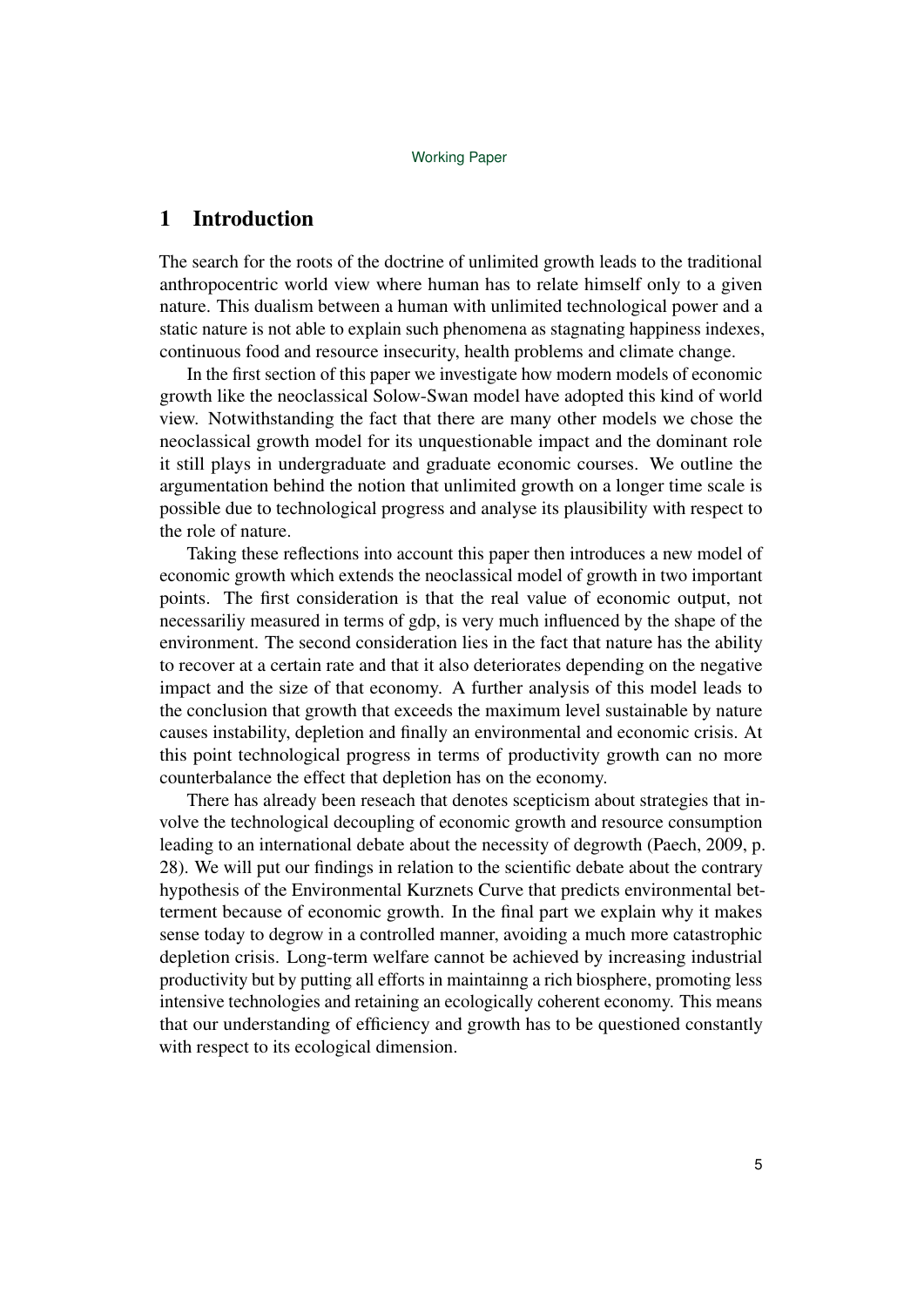## 2 Neoclassical growth model

### 2.1 Production function

The starting point of this paper shall be the neoclassical Cobb-Douglas production function which is the basis for all variations of the Neoclassical growth model (Solow-Swan model). The output Y in conventional economic theory is determined by capital K and labor L with different weights according to the ratio between its exponents alpha and beta.

$$
Y = K^{\alpha} L^{\beta} \tag{1}
$$

The input factors have a diminishing marginal productivity which means that every added capital unit causes a lesser production increase with constant labor and vice versa. Due to condition 2 the Cobb-Douglas function has constant returns to scale, hence there are no scale effects  $(Y(2K, 2L) = 2Y(K, L))$ .

$$
1 = \alpha + \beta \tag{2}
$$

$$
\dot{K} = sY - dK\tag{3}
$$

Another important idea is that capital evolves depending on savings rate s and deprecation d. This leads to a so called Steady State which denotes an equilibrium of capital in relation to output ( $\dot{K} = 0$ , capital reaches a constant in an economy without technological progress and population growth).

## 2.2 Technology and population

An extended version of the Solow-Swan model considers also labor productivity T (technology) and defines the rate of technological progress g externally.

$$
Y = K^{\alpha} (LT)^{\beta} \tag{4}
$$

$$
\frac{\dot{T}}{T} = g \tag{5}
$$

As population growth n causes a growing workforce, the available labor L increases at the rate of n.

$$
\frac{\dot{L}}{L} = n \tag{6}
$$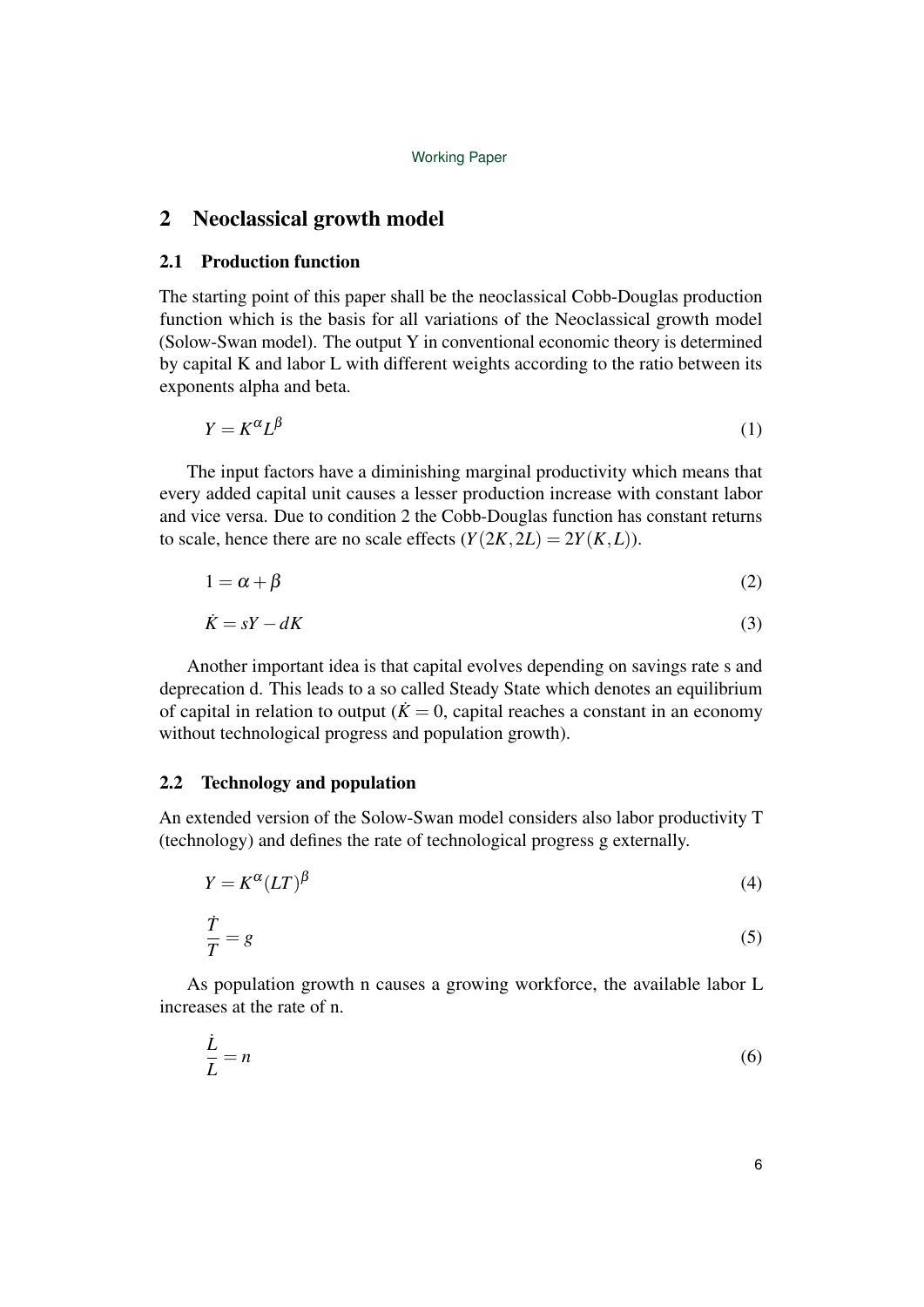### 2.3 Steady State in the long run

A central conclusion of the standard Solow model is that an economy tends to reach an equilibrium state of balanced growth after some time: if the initial capital stock is below the equilibrium ratio, capital and output will grow at a faster pace than the labor force until the equilibrium ratio is approached (Solow, 1956, p. 70). This means that the capital-output ratio converges to a constant value. Given a constant capital-output ratio both capital and output have to grow at the same pace which is expressed by:

$$
\frac{\dot{K}}{K} = \frac{\dot{Y}}{Y} \tag{7}
$$

The derivative of equation 4 divided by output leads to the growth rate.

$$
\frac{\dot{Y}}{Y} = \frac{\beta \dot{T}}{T} + \frac{\beta \dot{L}}{L} + \frac{\alpha \dot{K}}{K} = \beta g + \beta n + \frac{\alpha \dot{K}}{K}
$$
\n(8)

In the long run, under the Steady State condition 7, economic growth is only determined by technological progress and population growth.

$$
\frac{\dot{Y}}{Y}(1-\alpha) = \beta g + \beta n \tag{9}
$$

$$
\frac{\dot{Y}}{Y} = \frac{\beta}{1 - \alpha}(g + n) \tag{10}
$$

It becomes evident that the neoclassical growth model leads to the assertion that growth and technological progress is unlimited as the growth rate in the balanced growth path does not change autonomously. The fact that we live on a finite planet with finite resoures has cast doubt upon this notion. Soon we will find how simple changes to the basic conditions of the model lead to different conclusions.

## 3 Conditions of a model that considers natural resources

In this section we shall outline a model of growth that considers those environmental conditions which are partly influenced by human activity.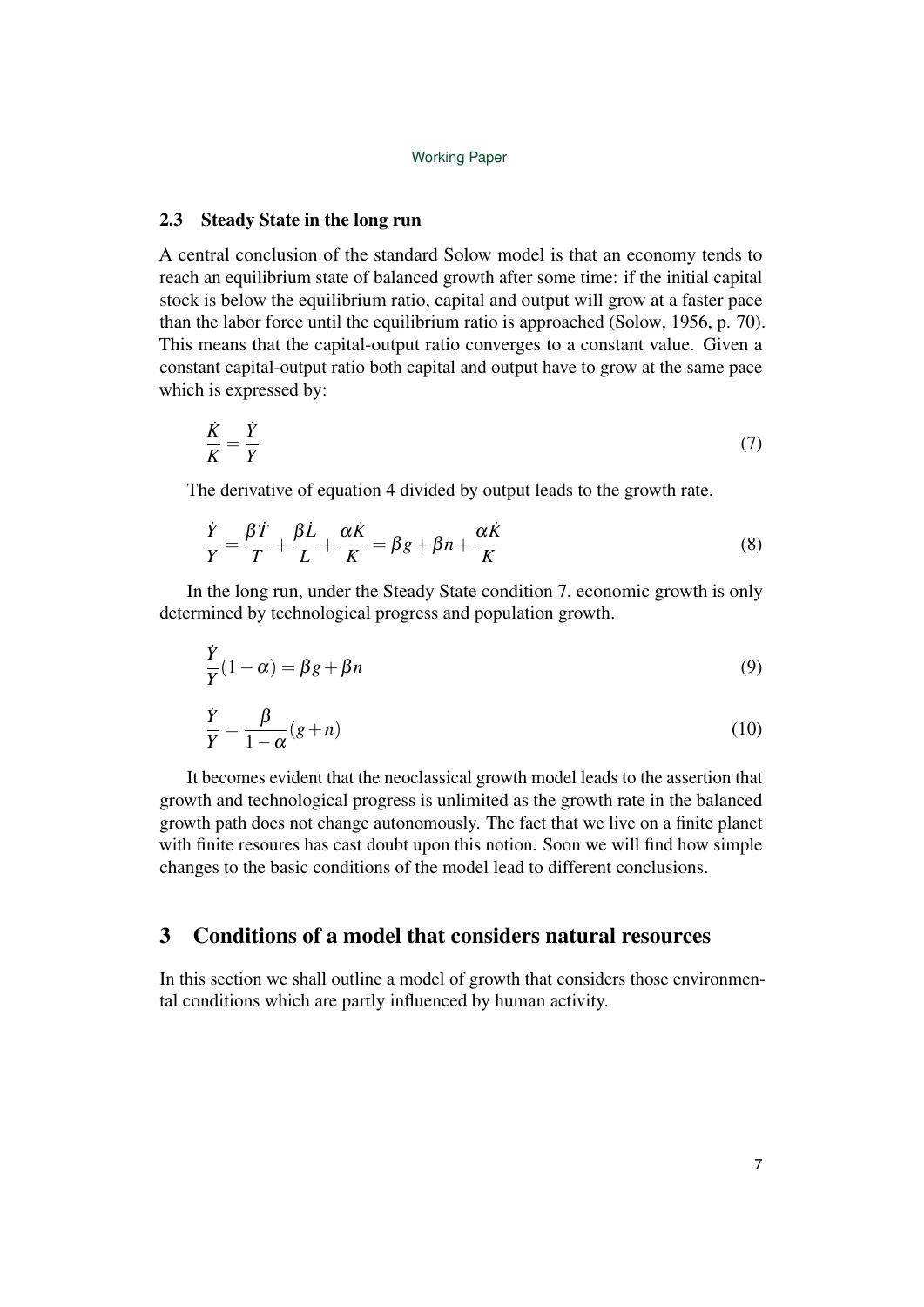#### 3.1 Energy dependency of output

To do so we introduce a new input factor E that reflects the availability of all natural (non-human) inputs that contribute to our wealth. E can resemble environmental inputs as well as energy. Condition 12 is responsible for constant returns of scale analog to the production function in section 2.

$$
Y = K^{\alpha} (TL)^{\beta} E^{\gamma} \tag{11}
$$

$$
1 = \alpha + \beta + \gamma \tag{12}
$$

#### 3.2 E over time

The richness and health of the environment is influenced positively by its ability to recover itself *Rreg* and negatively by the size Y and intensity phi of our economy in terms of pollution and resource efficiency. For now *Rreg* is assigned as an exogenous constant. In the longest time prospect the interpretation of *Rreg* would be the constant radiation of the sun that reaches the surface of our planet each year. Respectively the external constant phi  $\phi$  would denote energy usage per output and  $\dot{E}$  net savings or creation of fossil fuels. In another scenario  $\dot{E}$  ( $-\dot{E}$ ) would resemble net increase (reduction) of biodiversity, soil fertility, ecc.

$$
\dot{E} = R_{reg} - \phi Y \tag{13}
$$

So E can be taken in a much more wider sense that comprises all natural elements that shape the quality of live and are exposed to human impact. Additionaly the ability to recover  $R_{reg}$  suffers from depletion and is not always constant as assumed here rather optimistically. A not so simplified version of this model would consider all forms of human impact such as emission of greenhouse gases, waste and the reduction of biodiversity as aspects of  $\phi$ . Thus for our logical analysis it is sufficient to take account of the constant nature of  $\phi$ . Figure 1 shows that  $\phi$  has not been correlated to technological progress in the past.<sup>1</sup>

#### 3.3 Output level of Sustainability

The interdependence of  $E(Y)$  and Y results in the existence of a highest output  $Y_{\text{SUS}}$ that is still sustainable or does not lead to depletion. Every economy bigger than

<sup>&</sup>lt;sup>1</sup> This does not mean that it is impossible to reduce the intensity  $\phi$ . There are technologies such as the permacultural approach which aim to increase energy yields within living systems that are capable of sustaining themselves (Mollison, 2002, p. 18). In this way *Rreg* should benefit primarily and human consumption subsequently. Such an approach involves a different understanding of productivity which is not human-centered and accepts also short-term reductions in consumption.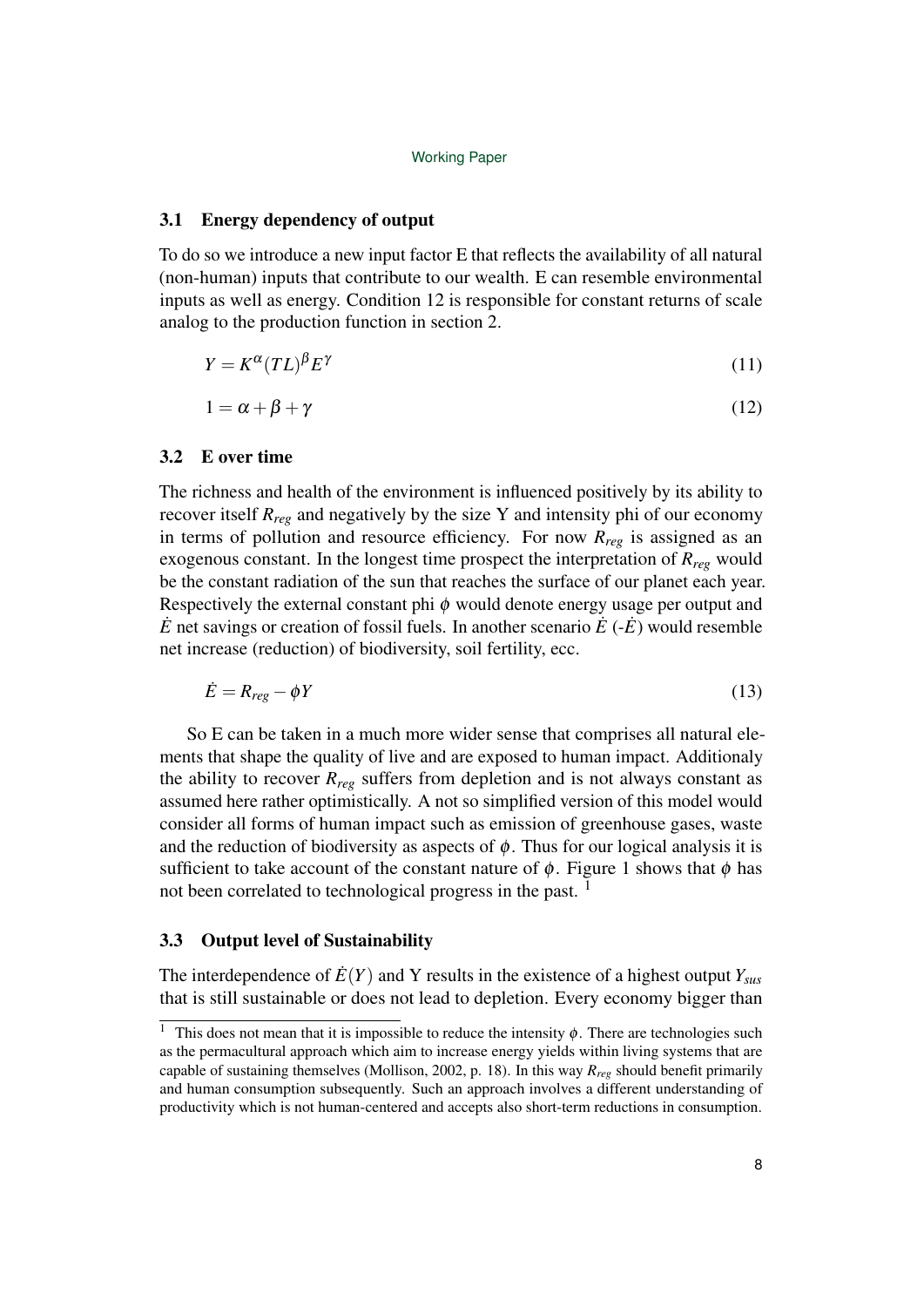

Figure 1: Resource intensity of world economy: the overall world energy and carbon intensity (inflation-adjusted) has not decreased in the last decades. This supports the assumption that environmental intensity  $\phi$  remains high despite of technological advancement. Source: own representation based on data from U.S. Energy Information Administration

*Rreg*  $\frac{reg}{\phi}$  leads to overconsumption of natural resources. This is characterized by the formation of a peak of resource availability on which has already been written in the past (Heinberg, 2007).

$$
\dot{E} = 0 \tag{14}
$$

$$
Y_{sus} = \frac{R_{reg}}{\phi} \tag{15}
$$

## 4 The long run

This section examines the initial behavior of or model-economy. We will find that until  $Y < Y_{\text{SUS}}$  or as long as the initial stock of E is available in abundance the economy doesn't differ very much from the one in the standard Neoclassical growth model.

### 4.1 Growth in the initial steady state

Like we did previously, we obtain the overall growth rate through differentiation of the output Y (equation 10). Then we take into account the Steady State condition (equation 7) that establishes itself early in relation to the longer timeframe we are examining.

$$
\frac{\dot{Y}}{Y} = \frac{\beta \dot{T}}{T} + \frac{\beta \dot{L}}{L} + \frac{\alpha \dot{K}}{K} + \frac{\gamma (R_{reg} - \phi Y)}{E}
$$
\n(16)

9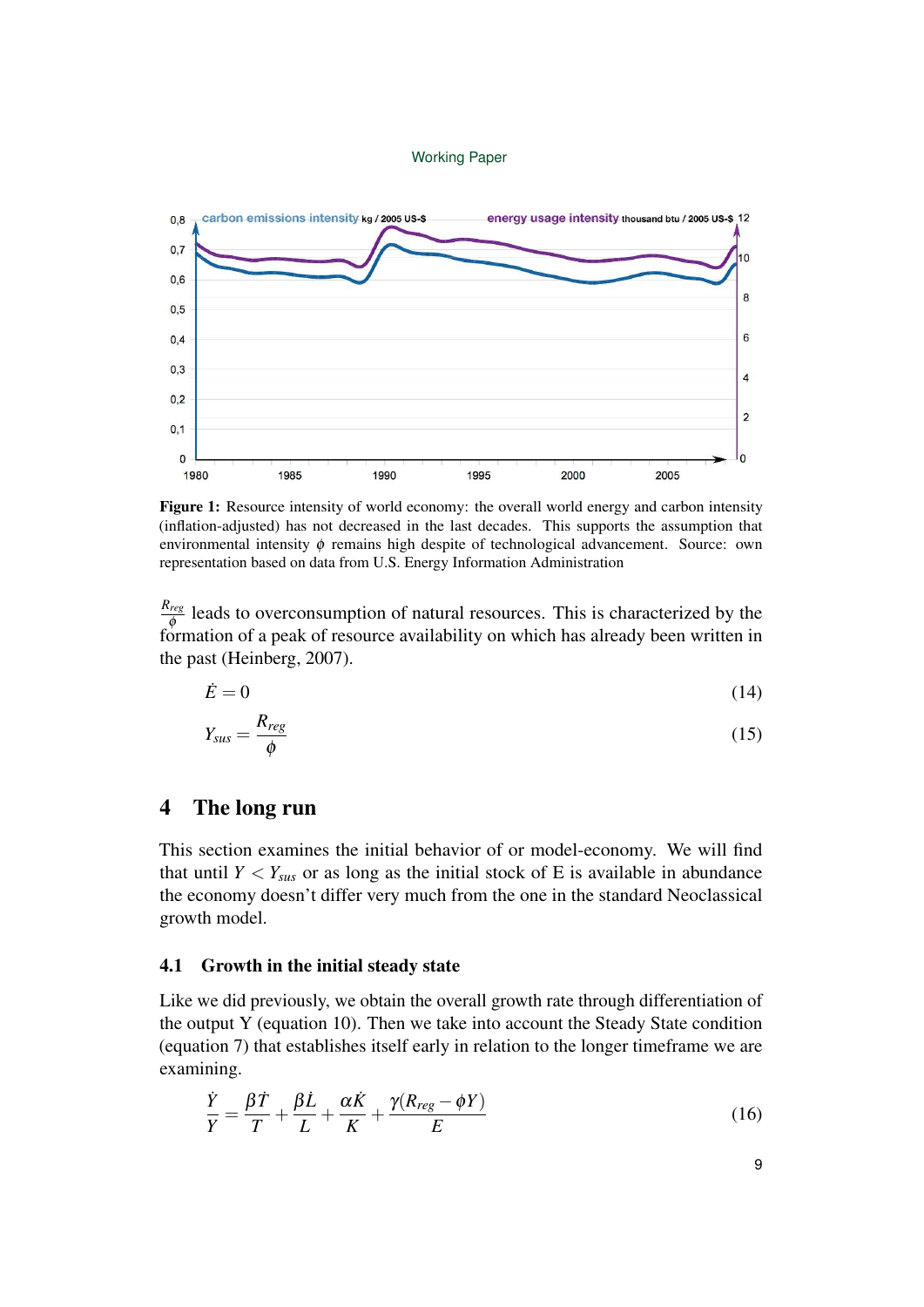$$
\frac{\dot{Y}}{Y}(1-\alpha) = \beta g + \beta n + \frac{\gamma (R_{reg} - \phi Y)}{E}
$$
\n(17)

$$
\frac{\dot{Y}}{Y} = \frac{\beta}{1 - \alpha}(g + n) + \frac{\gamma}{(1 - \alpha)E}(R_{reg} - \phi Y)
$$
\n(18)

When capital output ratio has converged to its equilibrium Steady state, i.e. constant capital-output ratio, the growth rate is determined by g (technological progress), n (population growth), net energy- or environmental savings  $\dot{E}$  and the environmental status E itself. The influence of net depletion (−*E*˙) is relatively small as long as there is a large supply of energy and as long as Y is relatively small. This explains the observation that during industrialisation happiness index and nominal growth may not have been as disconnected as today. Figure 2 shows how economic growth which would have been expected by the conventional growth model persists even subsequent to the peak of E.

## 5 The very long run

Figure 2 views the simulation of this model with a considerable initial stock of E. Like the equations suggested, the peak of Y occurs subsequent the peak of E. This section analyses the economy during stagnation and on its downfall.

## 5.1 Immanent instability and its consequences

Logically the maximum of Y eventuates when growth rate is zero. Due to the interdependence of the growth rate and Y we can figure out the highest possible size of the economy *Ymax*.

$$
\frac{\dot{Y}}{Y} = 0\tag{19}
$$

$$
Y_{max}(E) = \frac{R_{reg}}{\phi} + \frac{\beta}{(1-\gamma)} \frac{E(n+g)}{\phi}
$$
 (20)

As  $Y_{max}$  is conditional on the endogenous (non-constant) variable E we can identify an inherent instability of the long run output function. The economy that reaches *Ymax* is per definition bigger than *Ysus*. This implies a persisting depletion (decrease of E) which again conditions *Ymax*. With every period depletion alters the circumstances and hence the ceiling limit of economic growth decreases even further. In consequence the economy is characterized by an unprecedented disruption and decline.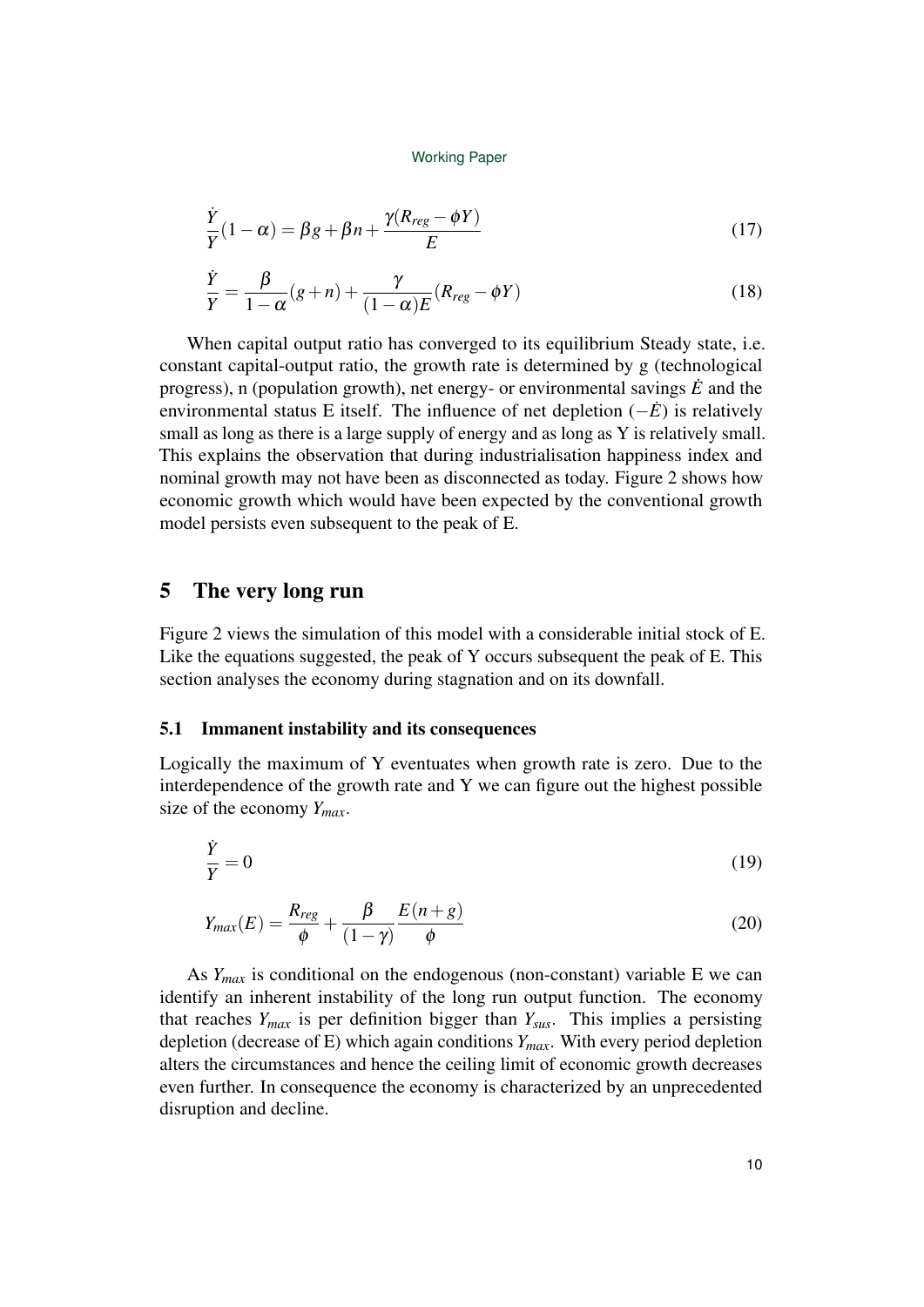

Figure 2: Simulation: environment and output in a longer timeframe. A simulation of E and output Y shows how they interact. Before and even some time after the peak of resource availability (timepoint 1) growth behaves as predicted by conventional models. But soon after, depletion affects the economic value added (Y) substantially. After timepoint 2 output exceeds the maximum limit *Ymax* which itself shrinks due to depletion. A natural and economic crisis continues until sustainability *Ysus* is reached despite persisting technological progress.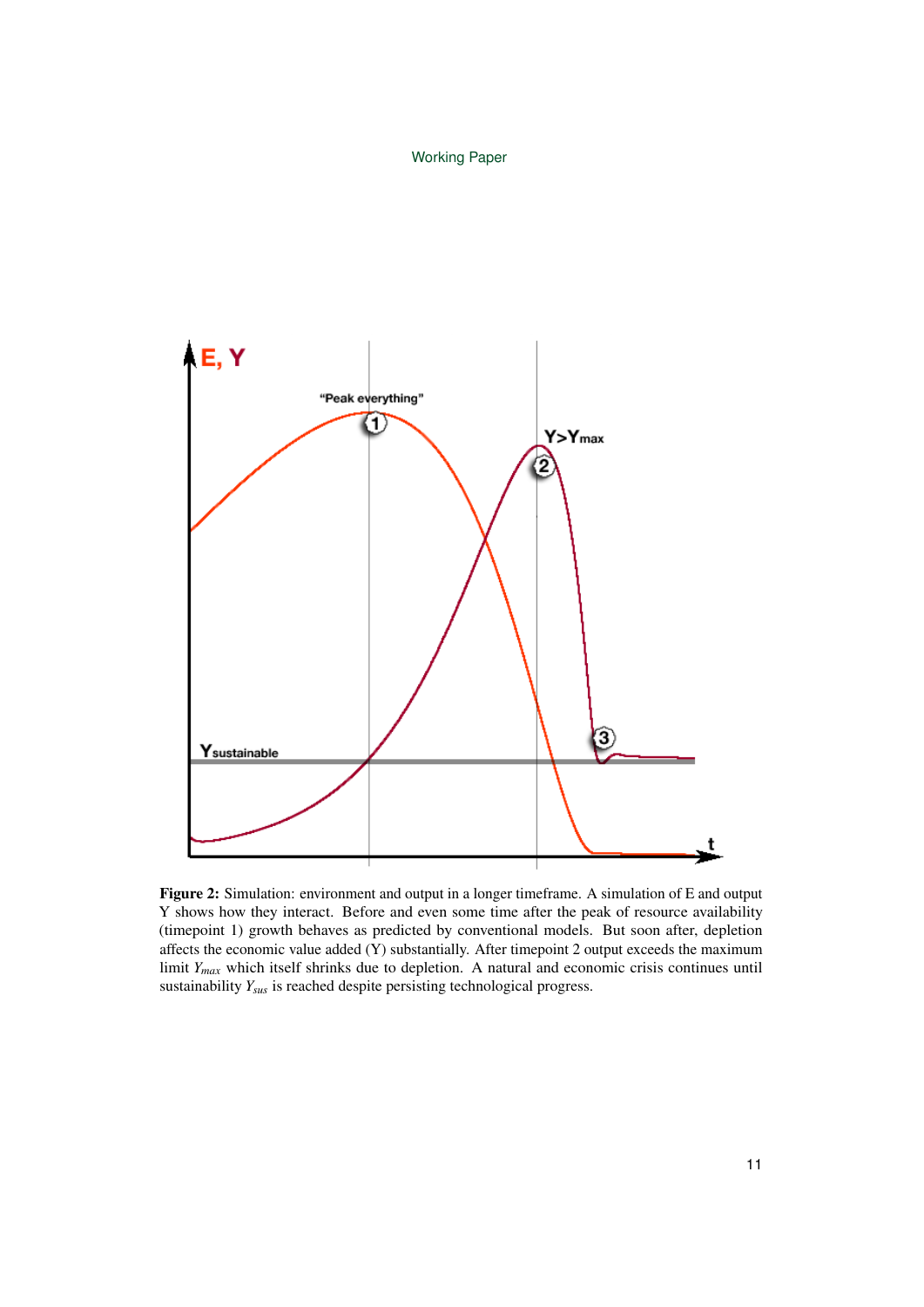## 6 Relation to the Environmental Kuznets Curve

A reviewer criticized the assumption that every economical activity decreases ecological quality. One argument which has been cited is the hypothesis of the Environmental Kuznets Curve (EKC). The EKC suggests that "[...] at higher levels of development, structural change towards information-based industries and services, more efficient technologies, and increased demand for environmental quality result in leveling-off and a steady decline of environmental degradation" (Panayotou, 2000, p. 2). Assuming that the hypothesis holds, there is no reason to modify the model as defined here. The reduction of environmental degradation cannot be an equivalent to increasing environmental quality. Whereas the first is a flow variable  $(\dot{E}$ , the deviation of E over time, in our model), the second is a stock variable, represented by the variable E. As long as the reduction of environmental degradation does not stop degradation itself, the EKC predicts only a deceleration of degradation and no decoupling of the underlying relationship. In our model this corresponds to a decreasing pollution per output  $\phi$  over time. As shown before this does not remove the need to degrow when the sustainable output level *Ysus* has already been surpassed.

Nonetheless the empirical relevance of the EKC is still subject of ongoing scientific debate (Stagl, 1999) (Perman and Stern, 2003). The main problem is that it is very difficult to verify a causal connection between reduced pollution and rising GDP per capita with many other factors involved. Studies often analyse only isolated pollution variables such as carbon emissions or sulfur oxides within one country or within a restrained group of countries (Selden and Daqing, 1994) (Cole et al., 1997). This puts them in a weak position for verifying a generalized EKC assumption that involves all ecological variables. Also it leaves room to other explanations. It is not clear how the import of energy intensive, material goods (thus an export of emissions to poorer countries) contributes to a reduction of energy intensity in western service based economies (Stagl, 1999, p. 7). Figure 1 suggests that these effects annihilate local improvements on a global scale. Another explanation for a seemingly verified EKC hypothesis is the substitution of one pollutant with another. For example, in a recent study which examined carbon emissions in different countries Japan was the only one for which the EKC hypothesis has not been rejected (Mota and Dias, 2009, p. 25). But there has also been the unprecendented expansion of the nuclear power sector between 1970 and 1990 in Japan (Tanaka, 2006, p. 25). So in this case the EKC hypothesis competes with the much simpler suspection that nuclear waste replaced much of the carbon emissions during the time period in question.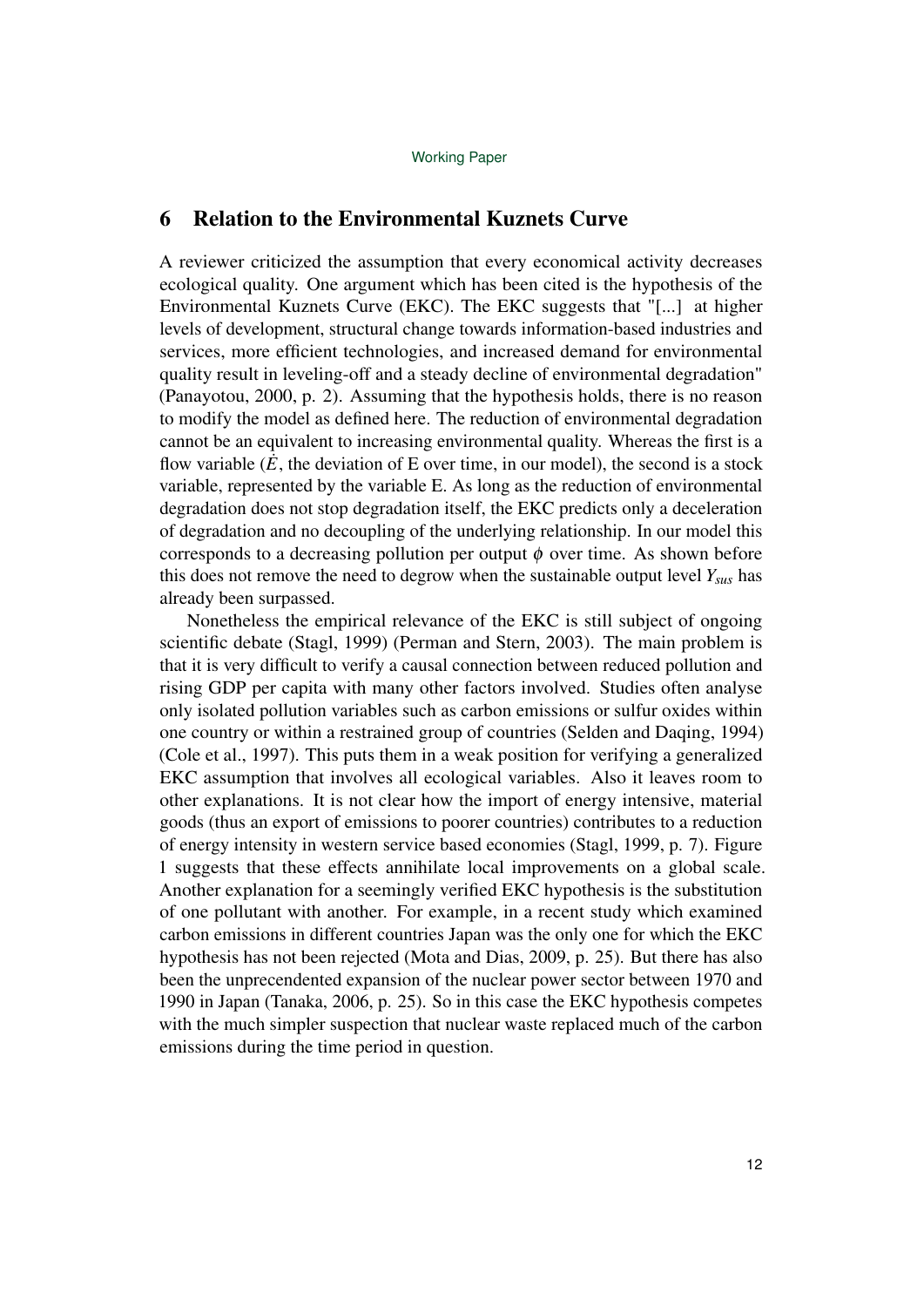## 7 Conclusions

## 7.1 Logical deductions

Out of the preceding mathematical and conceptional reflections we can deduce following findings.

- 1. **Certain Crisis:** No matter how small  $\gamma$  or how big the initial supply of E, *Ymax* exists and will be reached. This means that also if nature's influence corresponds to  $\gamma = 0.001$  an energy crisis will occur sooner or later if not avoided by self-restriction to the level of sustainability. On the very long run, humanity has no other choice than producing at the level of *Ysus*.
- 2. Non-Compensation: Depletion cannot be compensated by technological progress g. When the economy reaches point 2 (figure 2 ) even an exponential increase of labor productivity cannot prevent the downturn back to the level of sustainability.
- 3. Perceived Inflation: Although we accounted for environmental inputs in our model, the GDP will still measure only human output. This means that growth indicators still keep rising when depletion already affects the economy substantially. As a consequence nominal growth and perceived satisfaction detach from each other until the consequences of depletion become obvious and the biosphere suffers. Still conventional indicators would not be aware of this.
- 4. Social Distress: Capital and output evolve proportionally due to the Steady-State condition. But depletion limits the possible amount of "active" capital that can be used to process resources, e.g. diminishing oil wells make functioning refineries useless. Still working population L continues to grow at rate n. This means a diminishing marginal product per worker while the marginal product per capital unit remains constant because of the constant capital output ratio. The typical adding-up theorem from the textbook predicts diminishing wages as a consequence (Cezanne, 2005, p. 123). Hence inequality between capital owners that have access to resources and working population rises.

## 7.2 The opportunities of degrowth

All these consequences can be resolved avoiding growth and by limiting production to the level of sustainability. Like demonstrated in this paper degrowth<sup>2</sup> can

 $\frac{2}{3}$  more precisely: a paradigm shift that alters the understanding of progress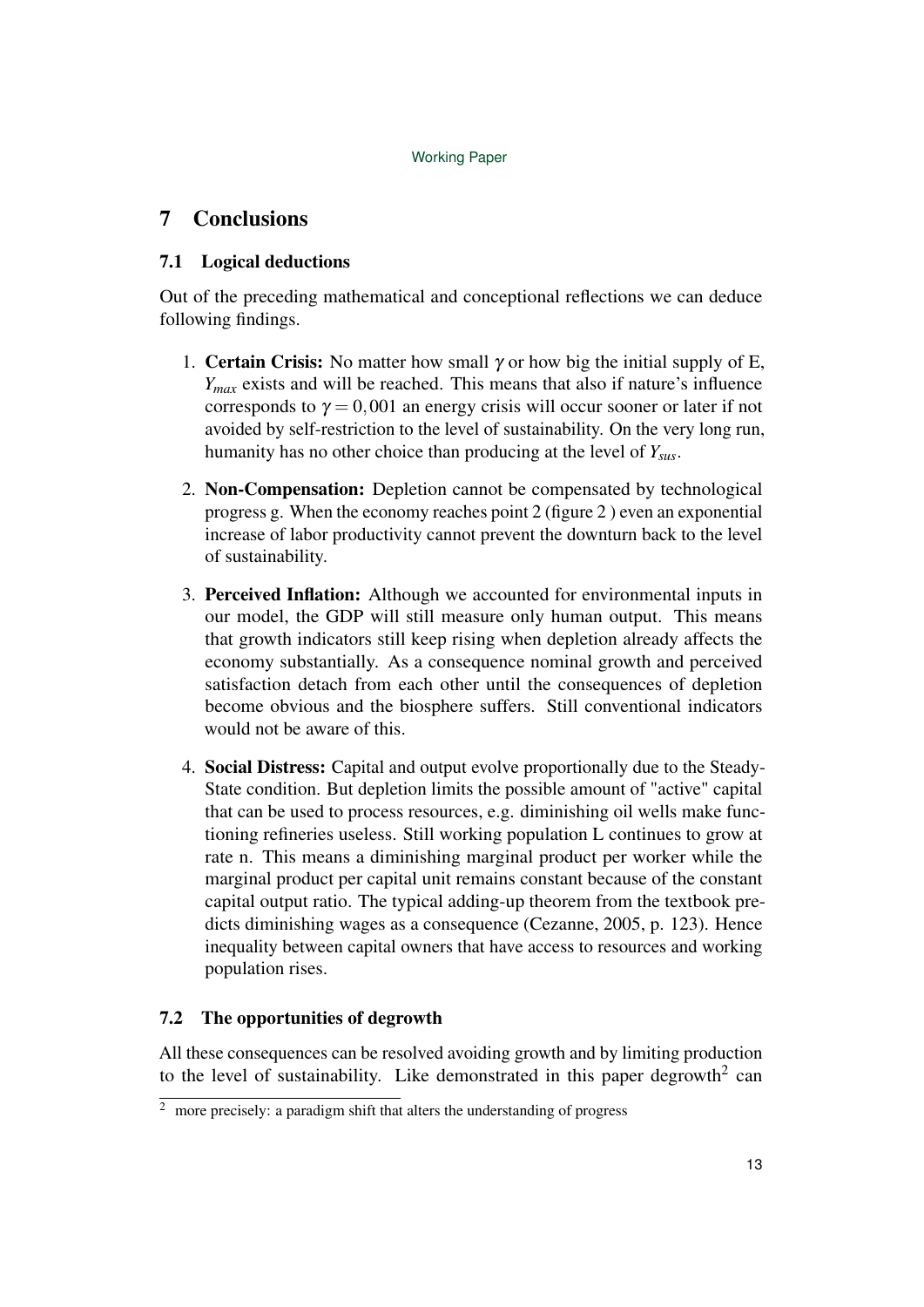preserve environment, favor a less intensive production and eventually increase the possible level of sustainability by reducing pollution per output. Figure 3 demonstrates this scenario.

The conventional growth model has been transformed with the simple and reasonable assumption that our environment conditions the value of our yearly output and that this environment has a limited capacity of regeneration. The conventional conception of progress has shown to be inadequate.

## 7.3 Final considerations

But not only our conception of progress has to be doubted. The neoclassical growth model's blind eye lies in a mainly anthropocentrical world view which assumes that nature can be substituted and hence be ignored. Although this paper has shown the opposite, it is not liberated from a certain anthroprocentrical way of thinking. We have presumed on nature as an object to be exploited by man, although in a sustainable manner. We have not taken into account nonrenewable resources nor intrinsic values such as the non-extincition of a species. Solow himself was aware of the need of social and environmental accounting. But he suggested that an innovation in social accounting practics would make it possible for us to take decisions precisely and rationally, leading to optimal trade-offs between environmental preservation and consumption (Solow, 1992, p. last). This view can be questioned as it presumes the possibility of complete information. It is almost certain that from a human perspective some natural impacts remain always undiscovered or underestimated. With this model the authors did not intend to predict the optimum long-term output, but rather disclose the hidden assumptions behind the notion of unlimited growth. Ironically we used pure logic, being aware of its potential to be instrumenalized as it has been in our long history as "zoon logicon", supposedly, the only rational animal on earth (Aristotle, 1934, book 1, chapter 13).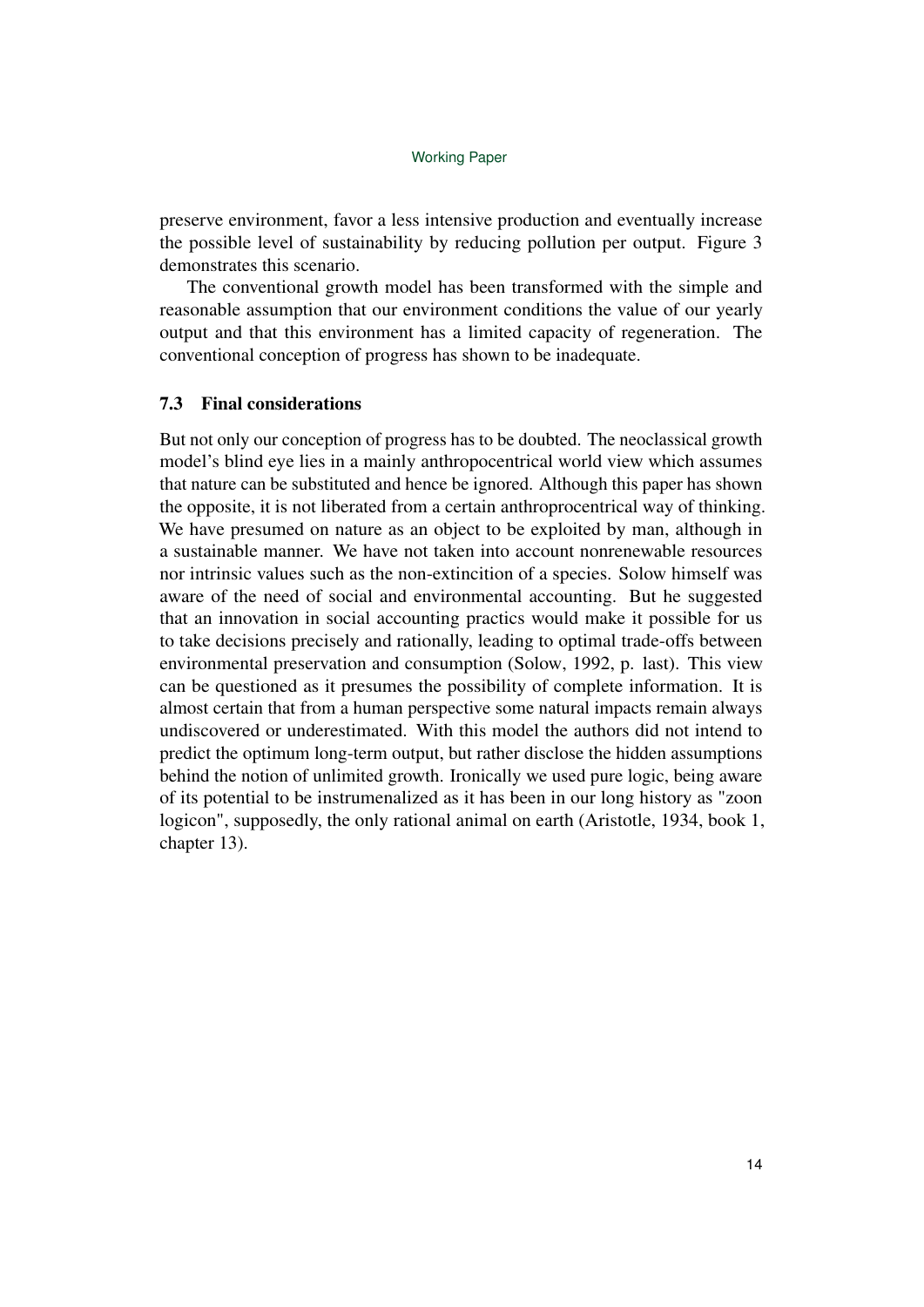

Figure 3: Degrowth: an alternative growth path. In many regions and regarding many resources, we might already have surpassed the level of sustainability (Murray and King, 2012). A different outcome is yet possible. Intentional degrowth can retain nature as basis for a healthy economy. A less technology intensive but more ecological economy (smaller  $\phi$ ) means greater welfare in the long run. It also prevents a hypothetical downturn, i.e. it increases social and economic stability.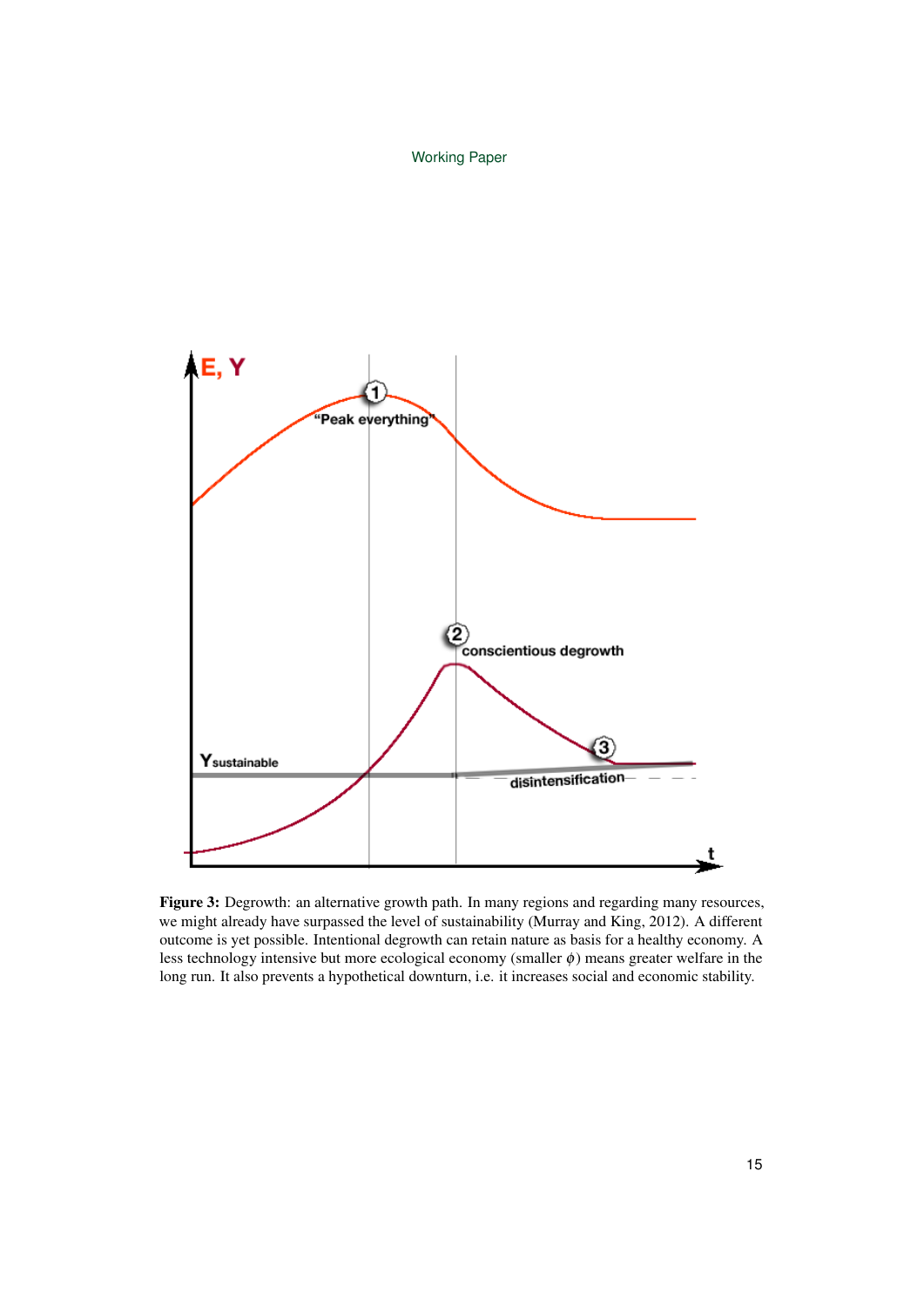## **References**

- Aristotle (1934). *Nicomachean Ethics*. Perseus Digital Library. URL http://www. perseus.tufts.edu.
- Cezanne, W. (2005). *Allgemeine Volkswirtschaftslehre*. Munich: Oldenbourg, 6th edition.
- Cole, M., Rayner, A., and Bates, J. (1997). The environmental Kuznets curve: an empirical analysis. *Environment and Development Economics*, 2: 401–416.
- Heinberg, R. (2007). *Peak everything: waking up to the centuries of declines*. Canada: new society publishers.
- Mollison, B. (2002). *Permaculture: A Designers' Manual*. Tyalgum Australia: Tagari Publications, 2nd edition.
- Mota, R. P., and Dias, J. (2009). Determinants of CO2 emissions in open economies: testing the environmental Kuznets curve hypothesis (1970-2000). *MPRA*, Paper No. 13342. URL http://mpra.ub.uni-muenchen.de/13342/.
- Murray, J., and King, D. (2012). Oil's tipping point has past. *Nature*, 481: 433–435.
- Paech, N. (2009). Die Postwachstumsoekonomie ein Vademeceum. *Zeitschrift für Sozialökonomie*, 160/161: 28–31.
- Panayotou, T. (2000). Economic Growth and the Environment. *Working Papers Center for International Development at Harvard University*, 56. URL http://www.hks.harvard.edu/var/ezp\_site/storage/fckeditor/file/pdfs/ centers-programs/centers/cid/publications/faculty/wp/056.pdf.
- Perman, R., and Stern, D. I. (2003). Evidence from panel unit root and cointegration tests that the Environmental Kuznets Curve does not exist. *The Australian Journal of Agricultural and Resource Economics*, 47:3: 325–347.
- Selden, T. M., and Daqing, S. (1994). Environmental Quality and Development: Is There a Kuznets Curve for Air Pollution Emissions? *Journal of Environmental Economics and Management*, 27: 147–162.
- Solow, R. M. (1956). A Contribution to the Theroy of Economic Growth. *The Quarterly Journal of Economics*, 70.
- Solow, R. M. (1992). *An Almost Practical Step Toward Sustainability*. RFF Press.